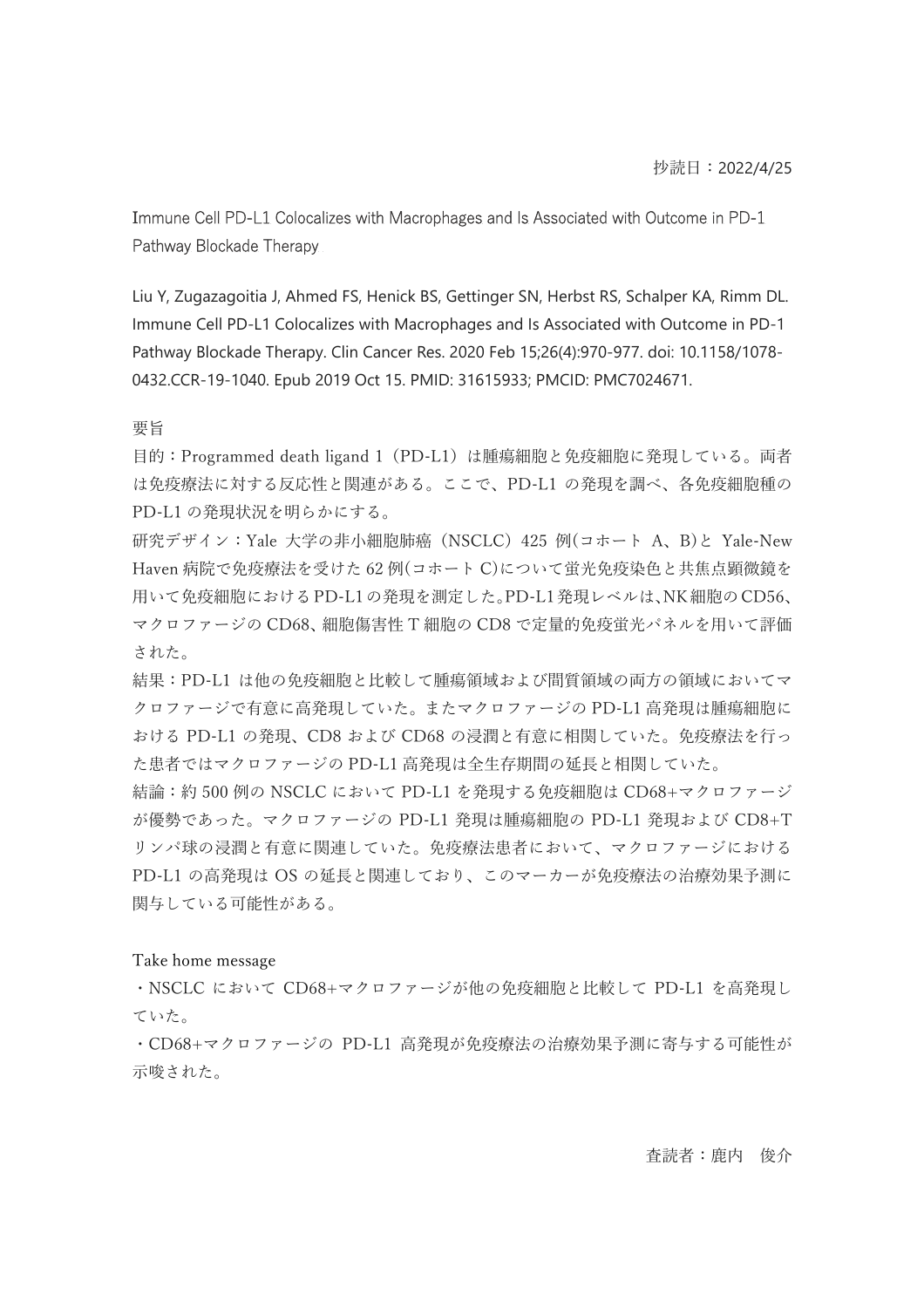



## **Figure1.**

**A,** Quantification of PD-L1 localization in tumor and stroma. Four representative cases to demonstrate typical PD-L1 localization patterns with cell counts and confocal images of regions of the counted case. **B,** Summary pie charts of PD-L1 localization calculated by double positive phenotype cell counts (PD-L1/CK, PD-L1/CD68, PD-L1/CD8, and PD-L1/CD56) on the average of 457 NSCLC cases were presented as percentages in both tumor and stromal compartment.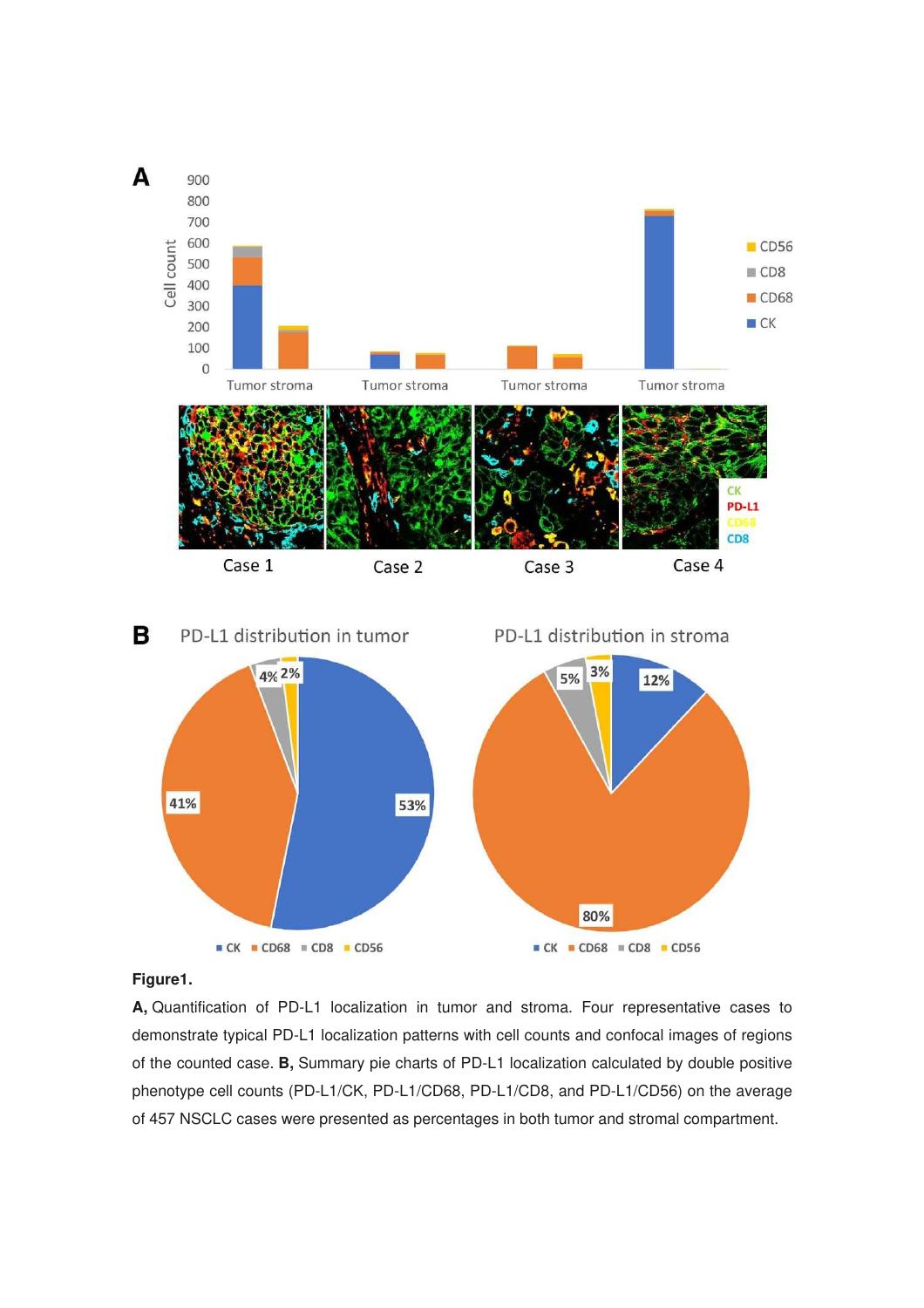#### A Spot 1

Spot 2



 $\overline{B}$ 

Spot 4



# **Figure2.**

Colocalization of phenotypic markers and PD-L1. Example confocal images of PD-L1 colocalization with tumor cells (**A**) and with macrophages (**B**). **A,** White arrow is a tumor-infiltrating macrophage with CD68 and PD-L1 double staining, but without cytokeratin staining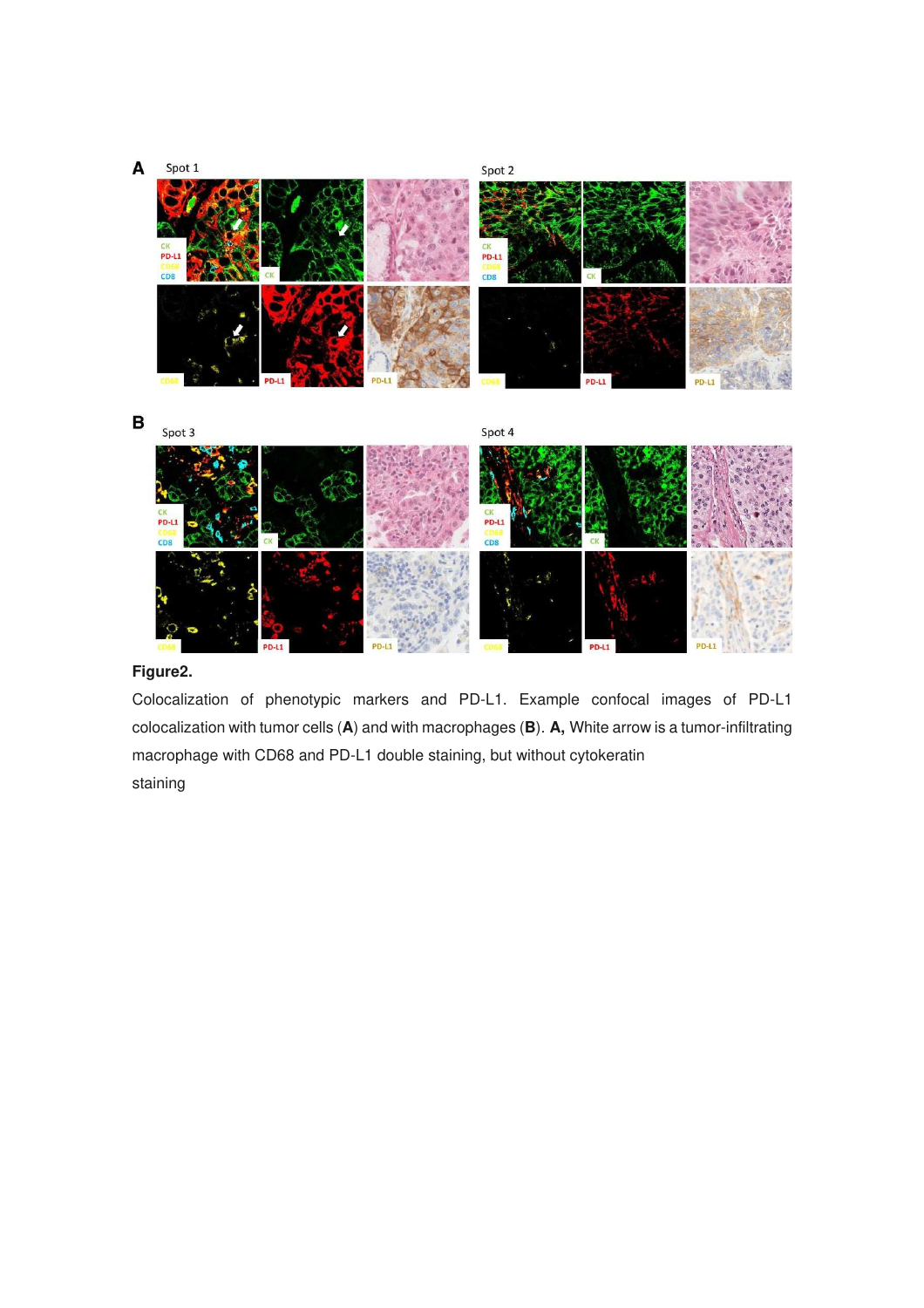

# **Figure3.**

**A,** High PD-L1 expression in macrophages was correlated with high CD8 level, high CD68 level, and high PD-L1 expression by tumor cells in 457 cases of NSCLC. **B,** Error bars represent mean with 95% confidence interval. PD-L1 expression in macrophages is not prognostic in this cohort.